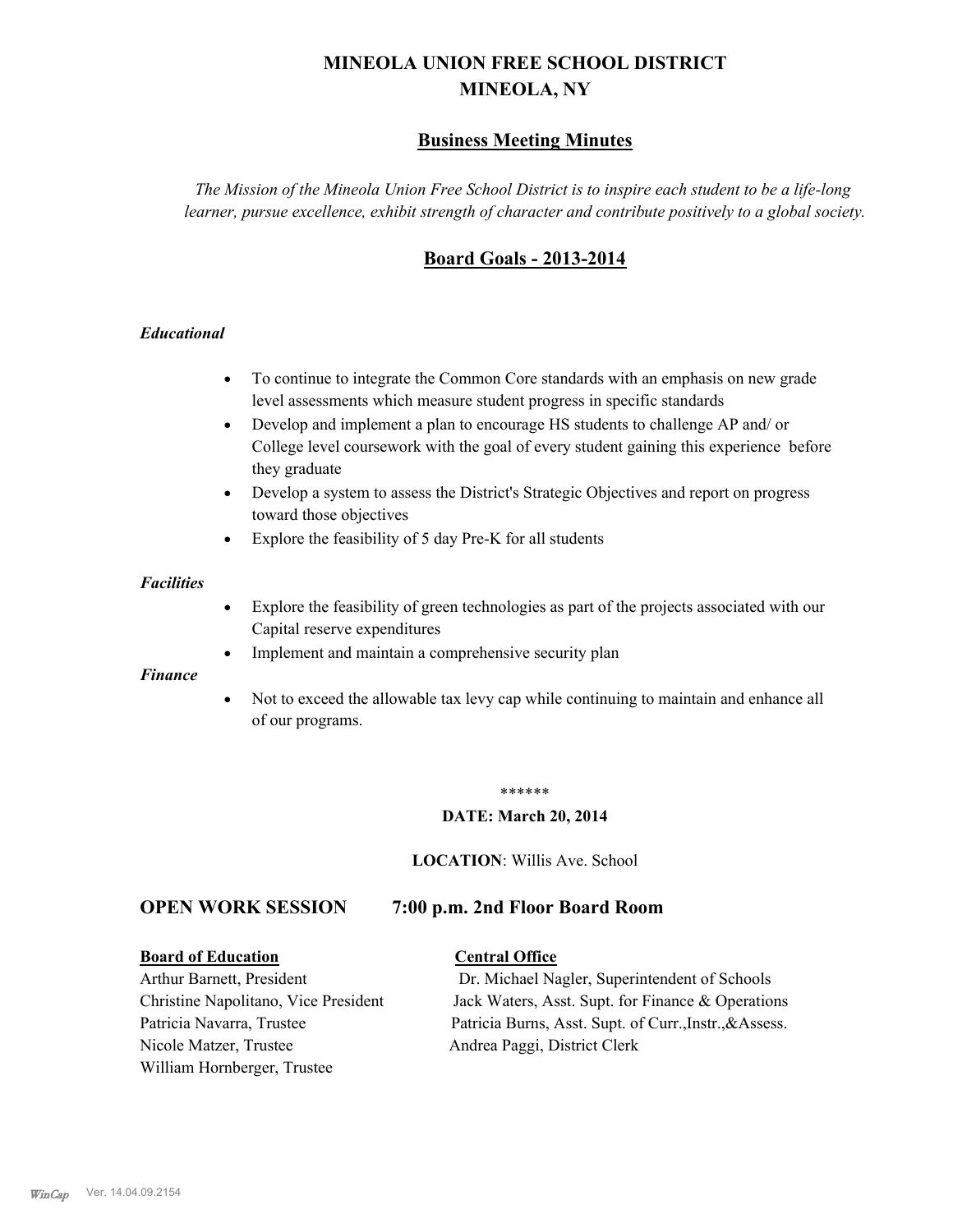**A. Call to Order- 7:05pm B. Pledge of Allegiance C. Reading of Mission-** Arthur Barnett **D. Moment of Silent Meditation**

#### **E. Dais & Visitor Introductions**

Absent: Patricia Burns

#### **F. High School Student Organization Report**

Tonight's SO report was by Felicia Villa and Pallak Anand. It was reported by Pallak that Senior to Senior Day took place at the High School and there were over 50 senior citizens and 100 high school seniors that participated. Pallak stated that there was great food, dancing and the day was a lot of fun for all. The Annual Blood Drive was held and there were 50 donations. Kids Night was held and approximately 100 children took part in the event. Felicia reported that the Spring Pep Rally will take place tomorrow. She also stated that Multicultural Night was held on March 4th and there was great food and very good participation. Felicia encouraged everyone to attend the High School production of "The Wedding Singer". She stated that it is a fun show and everyone involved is doing a great job. Finally, Felicia stated that Choral Night was amazing and Hofstra's Chorus took part and their performance was inspiring.

#### **G. BOE Reports**

#### **a. Comments from Board Trustees**

Ms. Matzer thanked the Hampton Street School for inviting her to be a guest reader and she is also looking forward to attending "The Wedding Singer". Ms. Navarra stated that her remarks were the same as Ms. Matzer's.

Ms. Napolitano stated that she was invited to judge the Girl Scouts Pie Contest and it was very difficult to decide on a winner. She was a guest reader at Jackson Avenue and stated that it is very difficult to follow Dr. Nagler after he has read. Ms. Napolitano truly enjoyed herself and being with the children.

#### **b. Comments from Board President**

Mr. Barnett started by stating "Congratulations, its spring!" Mr. Barnett also looks forward to attending "The Wedding Singer". He stated that tomorrow at the Middle School is an Apple Workshop which will be attended by representatives from 23 school districts. Mr. Barnett also reminded everyone that the Policy Review meeting will be Thursday 3/27 at 7:00pm.

#### **c. Comments from Superintendent**

The Superintendent attended Senior to Senior day and it was a great day. He added that there are many repeat senior citizens who attend each year. Dr. Nagler stated that this is a great tradition at the High School and it is totally funded by the senior class. Members of the junior class serve as host and hostesses.

A climate survey was sent to the parents of students at the Middle School and the High School and next week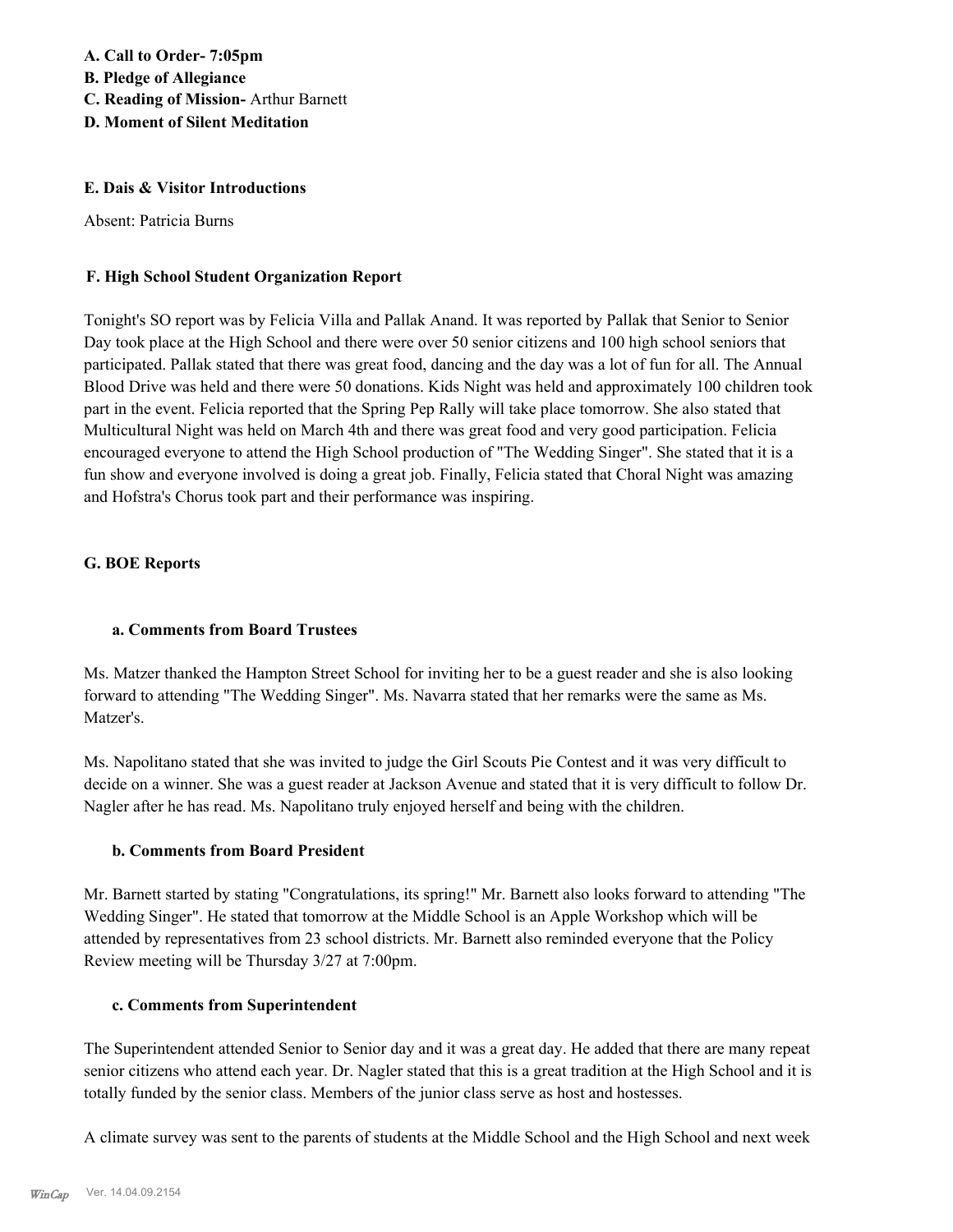the students will receive the survey. The information that is obtained from this survey will be used to make improvements at the schools. Dr. Nagler added that next year, the parents of students at Jackson Avenue will also receive a climate survey. He stated that it is possible for him to look at the survey response in live time.

Tomorrow, the Middle School will host an Apple Workshop, as an award recipient. The event will be attended by 50 people from 23 School Districts, in two states. The event will include demonstrations by some of the Middle School teachers and will showcase all disciplines. The Superintendent thanked Mr. Gaven for all of his work to make this event possible. A new APP will be unveiled- School for 1- it will be used to measure growth in the standards.

Dr. Nagler stated that he read "Chloe and the Lion" at Jackson Avenue as part of the PARP events. He enjoys taking part in these events. The Superintendent gave an update on the summer camps being offered. At this point the response has been low and if this does not change then some of the programs may not run. Dr. Nagler stated that Camp Invention will definitely run. This past Sunday, the County Art Show took place at Adelphi and 50 school districts participated. There were15 students from Mineola who had work displayed. Dr. Nagler stated that he saw all of their art work and students have a great deal of talent. He is also looking forward to seeing "The Wedding Singer". Dr. Nagler also participated in judging the Girl Scout pie contest and it was very hard to decide on a winner. Dr. Nagler reminded everyone that the April 3rd Workshop Meeting will take place at the High School so that everyone can participate in the Macaroni fund raiser to benefit the INN.

#### **H. Old Business**

Mr. Barnett asked the Board if there was any old business. Mr. Hornberger stated he had received the list of RFP's and it looks as though we will need to go out on certain ones. Mr. Hornberger asked for clarification of the process. The Superintendent stated that BOCES has all ready sent out a bid for RFP's for multiple districts and it is possible for us to tag onto to that, which would save a few steps. They have completed this process for architects, external and internal auditors. Mr. Hornberger asked for an update of various projects; first have all loose ends been tied up at Meadow Drive. Dr. Nagler stated that the last piece is a programmable ballast, which was an oversight. It has been ordered and it will be installed when received. Once this item is complete, we will close out with the contractor. Mr. Hornberger asked for an update of the Capital Reserve Projects. The Superintendent stated that all plans (windows, doors and masonry) have been filed, but we cannot bid until approved. He added that at this point there is a 24 week wait period and we have been assigned job # 750. The HVAC plans (Hampton and Meadow) will be sent up this week; we have the project number and just need to send the final plans.

Ms. Navarra suggested that a robocall be sent to parents regarding the summer camp offerings since the response has been slow. The Superintendent stated that this will be done. Ms. Napolitano asked for an update on the blind situation at Hampton Street School. Dr. Nagler stated that he needs to go to the school on a sunny morning and added that he prefers the window tinting solution. However, before making a final decision, he wants to be sure that this is sufficient. Mr. Barnett had a question related to the fuel depot project- currently the baseball field has the fence across it and he wants to be certain that this will be resolved in time for baseball season. The Superintendent stated that this would be resolved in time.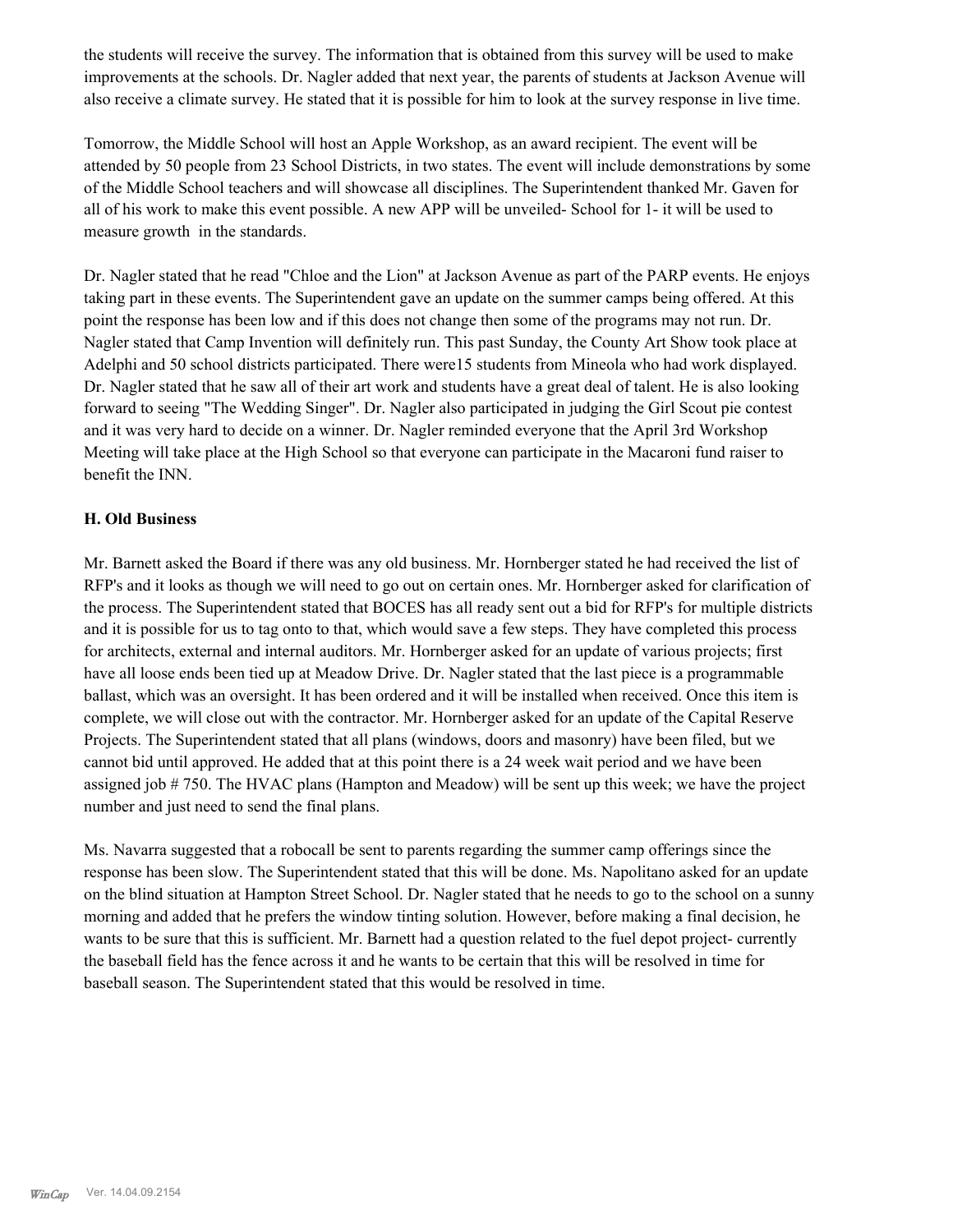#### **I. New Business**

#### **Annexed Standard Work Day and Reporting**

**RESOLUTION # 48 - WHEREAS,** the District has been advised that Resolution #2 adopted by the Board at the July 2, 2013 Reorganization Meeting pursuant to 2 NYCRR 315.4 ("Standard Work Day and Reporting Resolution") indicated a standard work day for the District Treasurer should also include the District Clerk despite the fact that both individuals participate in the District's time keeping system,

**NOW THEREFORE BE IT RESOLVED,** that the Board of Education of the Mineola UFSD hereby adopts the annexed Standard Work Day and Reporting resolution (RS 2417-A) in place and instead of the aforesaid Resolution  $# 2$ , and be it further

**RESOLVED,** that the Superintendent of Schools is authorized and directed to effect such changes in District records and reports as may be required as a result of the adoption of the foregoing resolution, including posting of such Resolution and submission to the NYS Employees' Retirement System as required by law.

**Motion:** Christine Napolitano **Second:** Nicole Matzer

Discussion: The Superintendent stated that Standard Work Day and reporting is a method of accounting for the time of certain appointed employees. This resolution is needed in order to clean up the books, as the District Clerk's time is now to be included. There was no additional discussion.

| Yes: | William Hornberger    | No: | None |  |
|------|-----------------------|-----|------|--|
|      | Nicole Matzer         |     |      |  |
|      | Patricia Navarra      |     |      |  |
|      | Christine Napolitano  |     |      |  |
|      | <b>Arthur Barnett</b> |     |      |  |
|      |                       |     |      |  |

**Passed:** Yes

#### **Stipulation of Settlement**

**RESOLUTION #49- BE IT RESOLVED** that the Board of Education hereby authorizes the Superintendent of Schools to execute a Stipulation of Settlement with employee whose identity has been made known to the Board in Executive Session and the UPSEU, the contents of which have been reviewed by the Board in Executive session, and be it further

**RESOLVED,** that pursuant to the terms of said agreement, the Board of Education hereby approves the employee a medical leave of absence from April 4, 2014 until June 27, 2014 and hereby terminates said employee effective June 27, 2014.

|      | <b>Motion:</b> Patricia Navarra |     |      |
|------|---------------------------------|-----|------|
|      | <b>Second:</b> Nicole Matzer    |     |      |
|      |                                 |     |      |
| Yes: | William Hornberger              | No: | None |
|      | Nicole Matzer                   |     |      |
|      | Patricia Navarra                |     |      |
|      |                                 |     |      |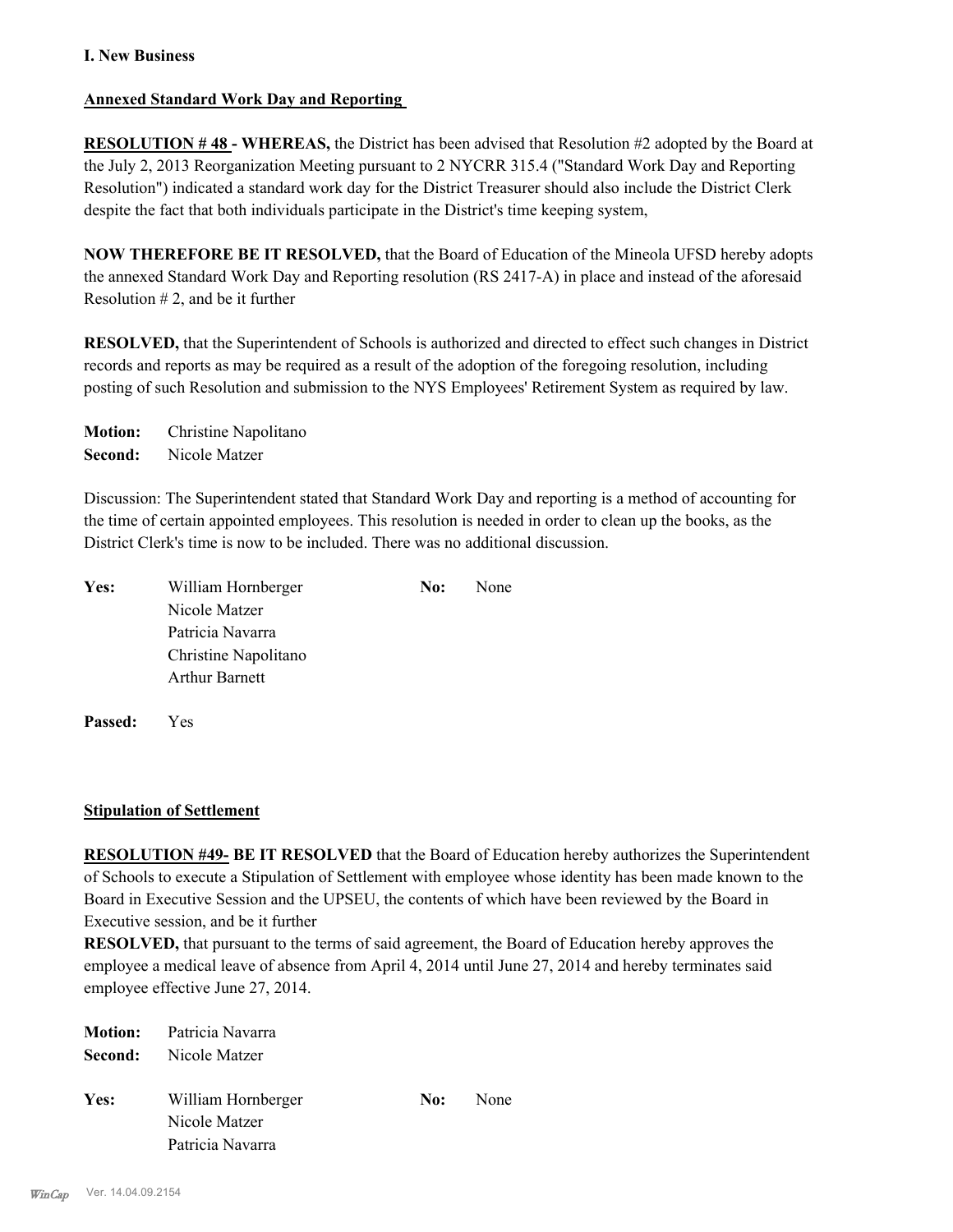Christine Napolitano Arthur Barnett

#### **Passed:** Yes

#### **J. Consensus Agenda**

**RESOLUTION # 50-BE IT RESOLVED** that the Board of Education approves the consensus agenda items J.1.a. through J.6.b, as presented.

**Motion:** Patricia Navarra **Second:** William Hornberger

There was no discussion.

| Yes: | William Hornberger    | No: | None |
|------|-----------------------|-----|------|
|      | Nicole Matzer         |     |      |
|      | Patricia Navarra      |     |      |
|      | Christine Napolitano  |     |      |
|      | <b>Arthur Barnett</b> |     |      |

**Passed:** Yes

#### 1. **Accepting of Minutes**

That the Board of Education accepts the minutes of the February 27, 2014 Business Meeting as presented. a.

## 2. **Instruction**

- a. Appointments Instruction
- The Board of Education approves the appointment of Bridget Murphy, to the position of Principal for the 2014 Special Education Extended School Year Program, effective March 1, 2014. Salary: \$16,606 as per AMSA contract. 1.

#### Appointment(S) Sub Teacher per diem b.

The Board of Education accepts the following individual(s) as Per Diem Substitute Teacher(s) for the current school year, at a daily rate of \$100.00 per day; and retirees at a daily rate of \$125.00 per day.:

| EMPLOYEE NAME      | <b>EMPLOYEE CERTIFICATION</b>    |
|--------------------|----------------------------------|
| Ilyssa J. Shurgin  | Physical Education               |
| Arielle R. Sandler | Childhood Education (Grades 1-6) |

# 3. **Instruction: Committee on Special Education**

a. That the Board of Education approves the CSE/CPSE/SCSE recommendations for programs and services for students with IEPs for the time period from 1/1/14- 1/31/14. Please be advised that all of the parents have received the student's IEP and a copy of their DUE process rights.

#### 4. **Instruction: Contracted**

a. That the Board of Education accepts the Special Education Services Contract for a Parentally Placed student between Carle Place UFSD and the Mineola UFSD for the 2013- 2014 school year.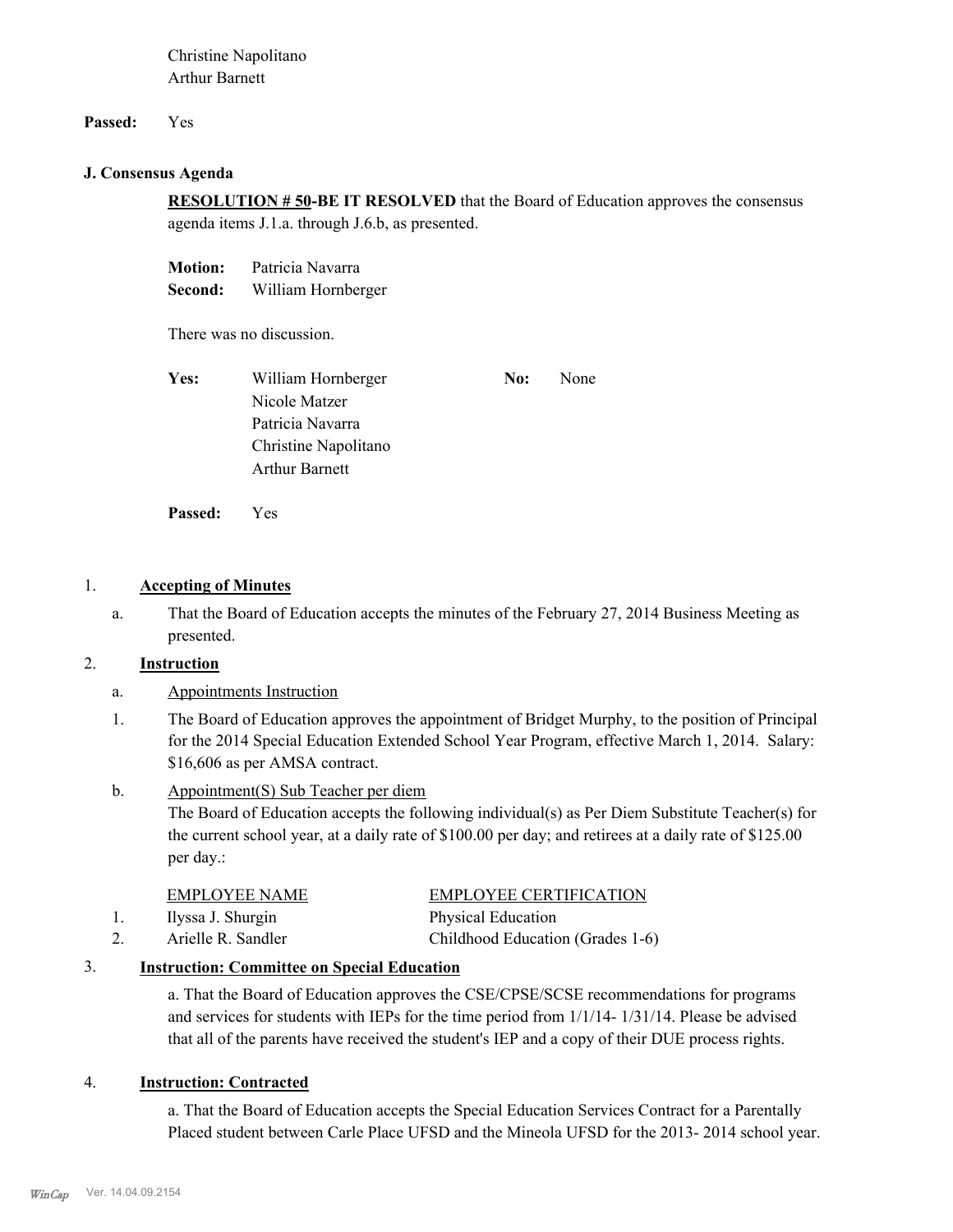b. That the Board of Education accepts the Special Education Services Contract for a Parentally Placed student between Merrick UFSD and the Mineola UFSD for the 2013- 2014 school year.

c. That the Board of Education accepts the Special Education Services Contract for a Parentally Placed student between North Bellmore UFSD and the Mineola UFSD for the 2013- 2014 school year.

d. That the Board of Education accepts the Special Education Services Contract for a Parentally Placed student between Syosset School District and the Mineola UFSD for the 2013- 2014 school year.

e. That the Board of Education accepts the Special Education Services Contract for a Parentally Placed student between Plainview- Old Bethpage Central and the Mineola UFSD for the 2013- 2014 school year.

f. That the Board of Education accepts the Special Education Services Contract for a Parentally Placed student between Roslyn UFSD and the Mineola UFSD for the 2013- 2014 school year.

g. That the Board of Education accepts the Special Education Services Contract for a Parentally Placed student between South Huntington UFSD and the Mineola UFSD for the 2013- 2014 school year.

h. That the Board of Education accepts the Special Education Services Contract for a Parentally Placed student between North Shore Central and the Mineola UFSD for the 2013- 2014 school year.

i. That the Board of Education accepts the Special Education Services Contract for a Parentally Placed student between Half Hollow Hills Central and the Mineola UFSD for the 2013- 2014 school year.

j. That the Board of Education accepts the Special Education Services Contract for a Parentally Placed student between Herricks UFSD and the Mineola UFSD for the 2013- 2014 school year.

k. That the Board of Education accepts the Special Education Services Contract for a Parentally Placed student between Cold Spring Harbor School District and the Mineola UFSD for the 2013- 2014 school year.

l. That the Board of Education accepts an agreement between the Mineola UFSD and Carmen Colon, consultant from Bank Street College of Education, to work with Principals and Teachers for the 2013- 2014 school year.

m. That the Board of Education accepts the Consultant Services Contract between South Oaks Hospital and the Mineola UFSD for the 2014- 2015 school year.

# 5. **Civil Service**

- a. Leave(s) of Absence
- That the Board of Education approve a paid Medical Leave of Absence to Janette Stoner, Teacher Aide at the Middle School, effective March 6, 2014. Due to a back injury, she will be out for approximately six weeks. 1.
- That the Board of Education approve a paid Medical Leave of Absence to attend to family medical issues to Lynda Monez, Sr. Library Clerk at the Middle School, effective March 18, 2014 through April 3, 2014. 2.
- b. Salary Adjustment
- That the Board of Education approve the salary adjustment of Joan DiFranco, from a Greeter at Jackson Avenue School with a salary of \$13.41 per hour, to a One-to-One Aide at Hampton Street School at a salary of \$16.89 per hour, on Step 7, effective 03/10/2014. 1.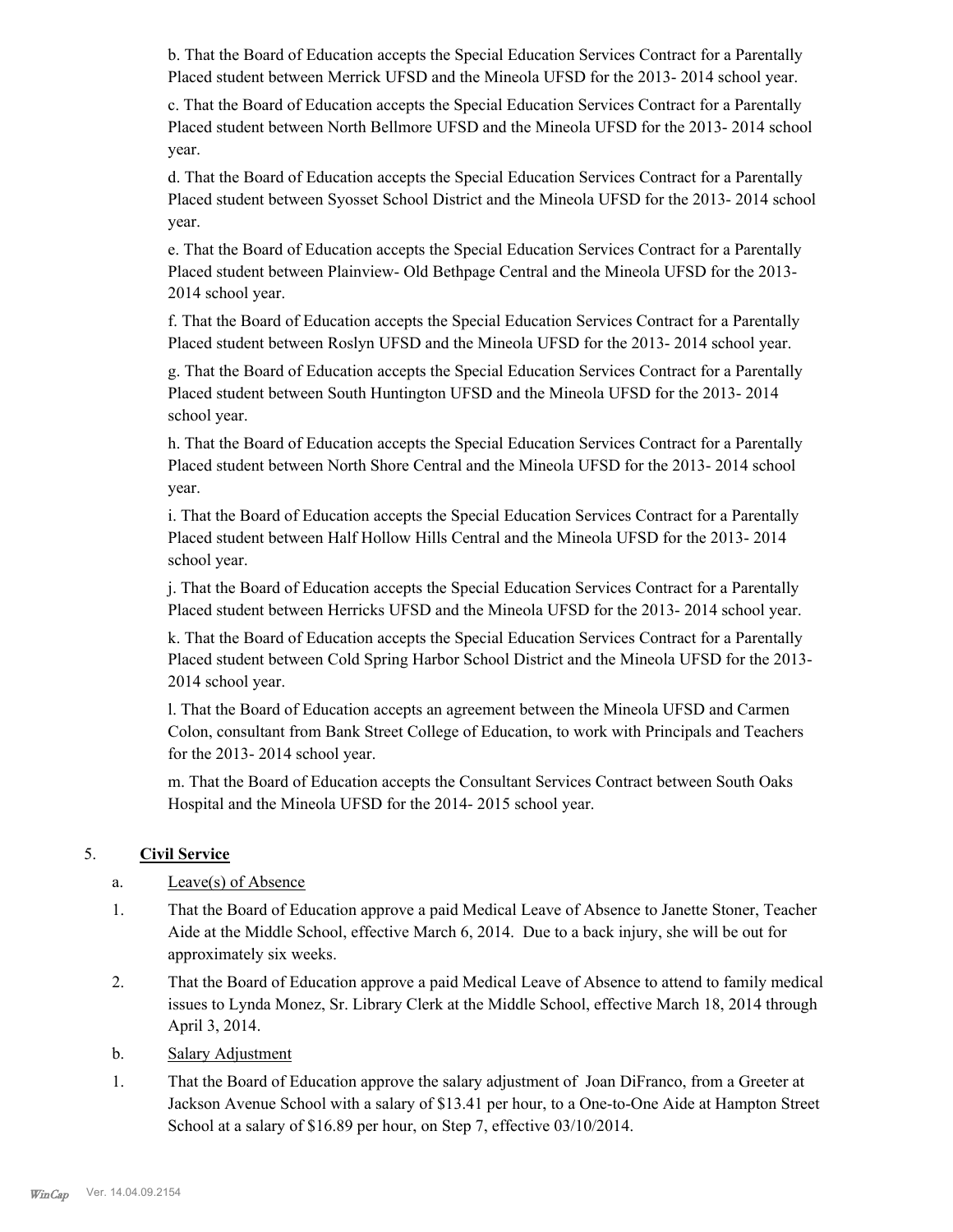# 6. **Business /Finance**

# a. **Treasurer's Report**

That the Board of Education accepts the Treasurer's report for the period ending January 31, 2014 and directs that it be placed on file.

#### b. **Approval of Invoices and Payroll**

That the Board of Education accepts the Invoices and Payroll for the period ending February 28, 2014

| General Warrant $# 15$ | February 12, 2014 | \$1,116,434.11 |
|------------------------|-------------------|----------------|
| General Warrant $# 16$ | February 26, 2014 | \$1,031,214.01 |

# **TOTAL EXPENSES \$2,147,648.12**

PAYROLL # 15 & # 16

| General | \$4,017,853.31 |
|---------|----------------|
| F Fund  | \$68,155.81    |

### **TOTAL PAYROLL \$4,086,009.12**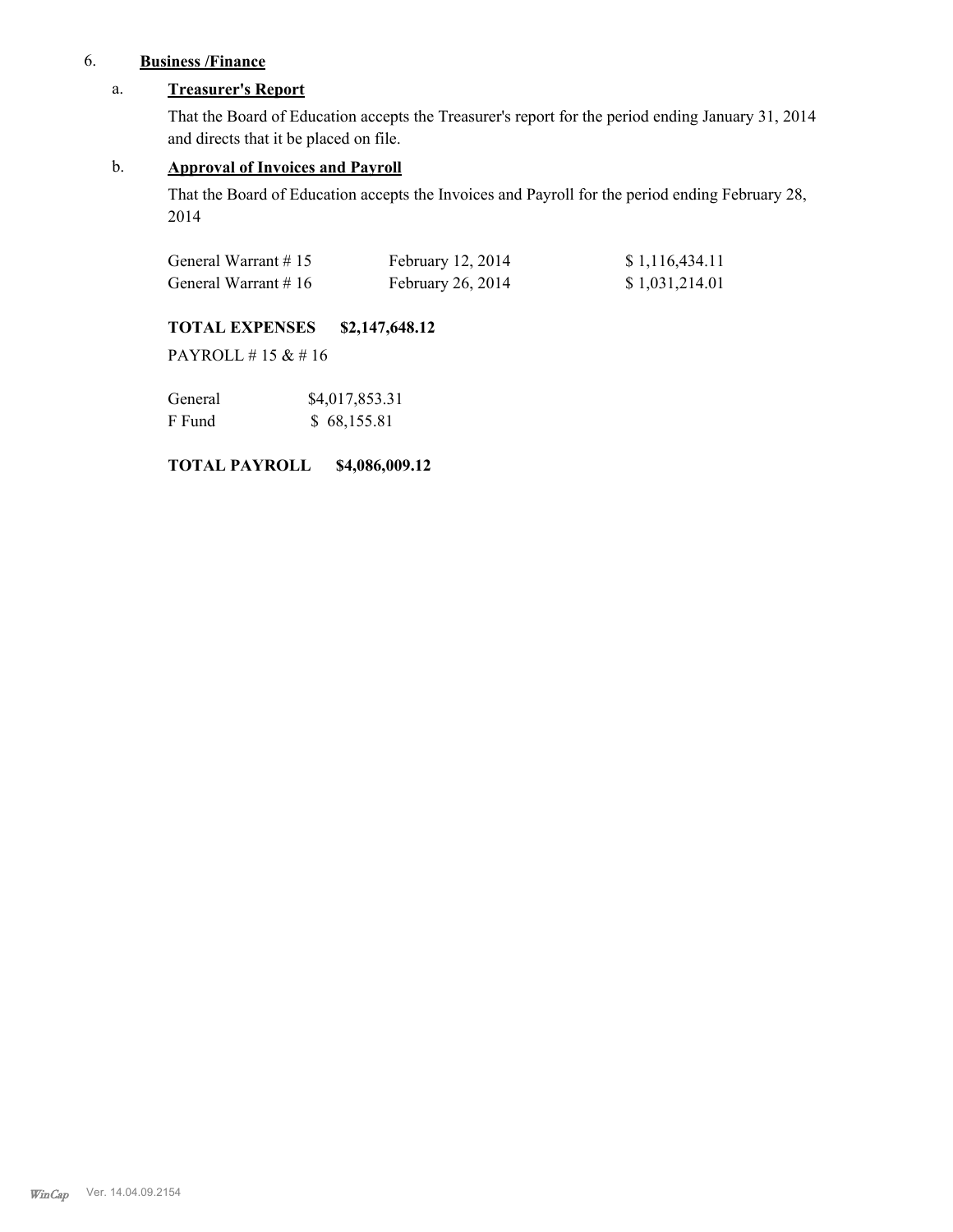#### **K. Superintendent's Report**

Superintendent of Schools' Reports for 3/20/14 Presentations:

- 1. Facilities Report
- 2. Transportation Report
- 3. Budget Update

The Superintendent stated that the first two presentations this evening are by two of our unsung heroes, whose work is done behind the scenes. They do a good job and are here even on "snow days". The Superintendent introduced Bill Gilberg, Assistant Supervisor of Transportation to present on Transportation \*(this presentation can be found on the District website, on the Board of Ed page, under presentations). Mr. Gilberg began by discussing Equipment Replacement. He stated that the bus fleet is in the best shape that it has been in ten years and many buses have been replaced. The fleet is now made up of cleaner buses and within the next 4 years all will have been replaced and under 10 years old. Mr. Gilberg stated that two large buses will be replaced next year. Mr. Gilberg discussed the parking expansion and fueling station project. He reported that the project is currently on schedule, in spite of the fact that it started late due to the weather. Mr. Gilberg displayed pictures of the project for the Board and stated that the dry wells are in, and the basic grading and curbs. Mr. Gilberg stated that currently the fuel expenditure is down 10% and he is confident that this fueling station will save more money and the project will pay for itself. Finally, Mr. Gilberg displayed the InfoFinder LE. This InfoFinder provides quick access for School Principals and authorized personnel to student routing information. Mr. Gilberg stated that the system is very easy to use and can be utilized rather than making a phone call. Mr. Gilberg displayed how to use the system including: login, homepage, student search, and route information. Mr. Gilberg explained some of the other functions available on this program including trip and report functions which are available on the menu bars. Mr. Gilberg asked the Board if there are any questions or comments. The Superintendent stated that he believes the return on the fueling station project will be very quick. He stated that it is very important that we have our own fleet and bus staff. Ms. Napolitano thanked Mr. Gilberg and his staff for the job they do. Mr. Hornberger stated that at the beginning of the year, he did not hear about problems with the routes, which is a good thing. He asked what the 8 hour drivers will be responsible for once our fueling station is open. Mr. Gilberg stated that they will now have time to do building and bus maintenance.

The next presentation was the "Facilities Report" by Dan Romano, Director of Facilities. \*(this presentation can be found on the District website- the Board of Education page under presentations). Mr. Romano stated that he will be doing an overview of operations this evening. The district has yearly certificate of occupancy requirements including the Fire Marshall Safety inspections. Mr. Romano discussed the items which are inspected including emergency lights, exit lights, smoke alarm panels, escape windows, blocked corridors, fire extinguishers, kitchen hood suppression systems and general safety. Forms are completed for each occupied space, signed and filed with the State. All of our spaces have current CO with no issues reported. The next mandated inspection is the Annual Visual Inspection (AVI), which is similar to a safety inspection but includes outside inspection of the building, roofs, windows and structurally related items; renovations, extensions and major repairs. The AVI is filed electronically with State Ed and all reports have been filed this year. The Building Condition Survey (BCS) is required every 5 years and must be completed by an architect or an engineer. Our next BCS is due in 2015. The AHERA is the Asbestos inspection. The report includes current status of asbestos material, any abatement performed and changes in condition. We are currently doing our three year inspection with Enviroscience. Mr. Romano discussed the District Safety Committee. The committee meets 4 times per year; members include a representative from each building and most items can be resolved at the meetings. Mr. Romano stated that this year, they installed carbon monoxide detectors in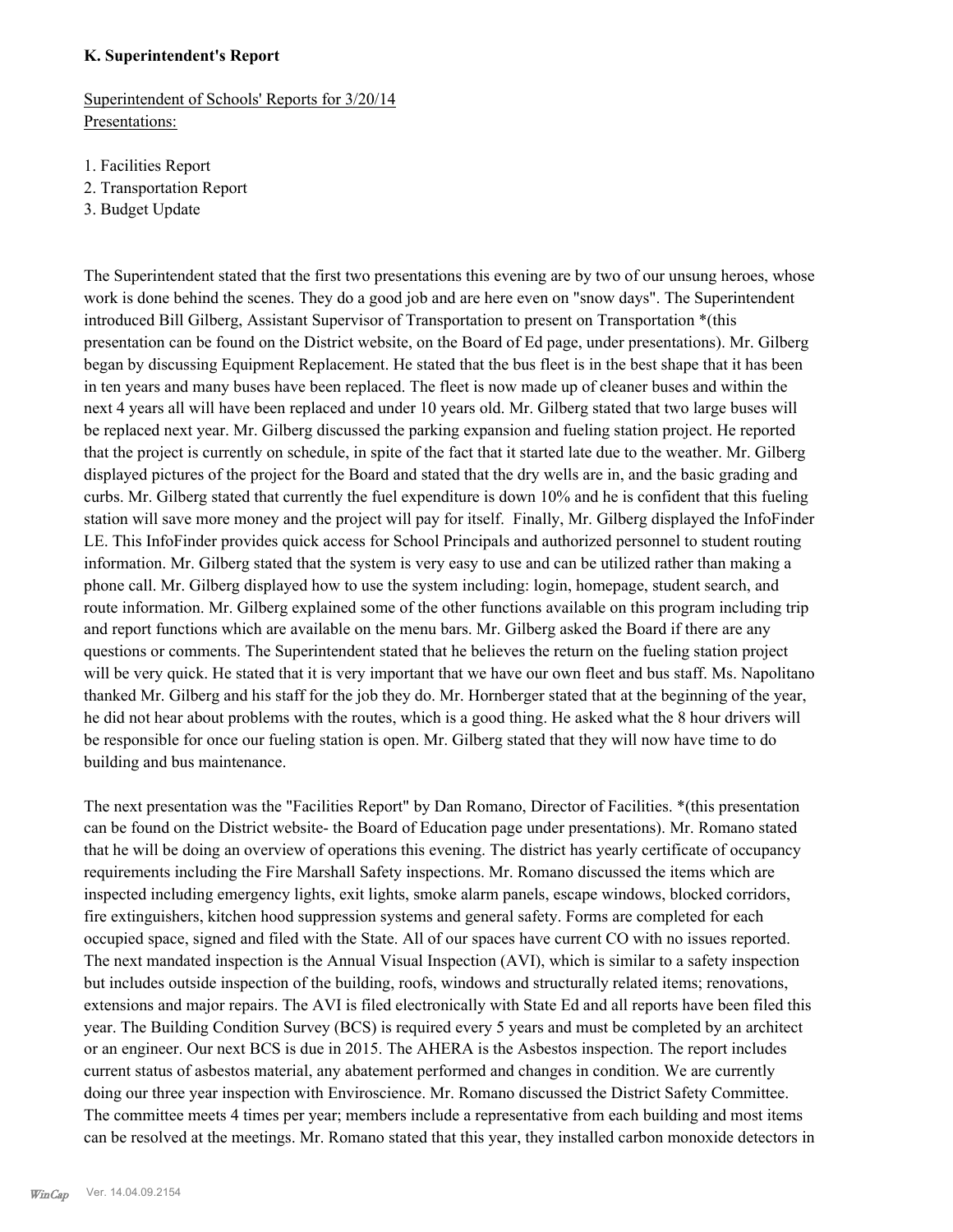all buildings outside the boiler rooms. It is recommended that next year all of the CO detectors are hardwired into the system. Mr. Romano discussed building security and stated that the man traps and camera systems are working in all buildings. The card swipes at all of the designated entrances are in place and working. Mr. Romano added that they are working closely with IntraLogic to repair any minor problem that occurs. Mr. Romano discussed weather related maintenance- snow. An important part of the District maintenance plan is to clean and have the buildings ready to open during bad weather. They start the plows at 4:00am and they have 5 plow trucks, a bobcat tractor and a salt spreader. This year the District purchased 50 tons of sand/salt mix for the parking lots. In addition, they also purchased 450- 50lb bags of calcium chloride for the sidewalks. Mr. Romano also stated that it was necessary to bring in a company to move snow out of the parking lots. Ms. Napolitano stated that it needs to be clarified to parents that the District cannot plow the streets around the schools, only parking lots on our property. Mr. Barnett inquired if any of the building had problems due to the weather. Mr. Romano stated that there were no heating issues, but the High School did have a leak. Finally, Mr. Romano discussed the 2013-14 Capital projects. The fuel station had a late start due to weather, but is moving along nicely. Currently, he is still getting prices for the generator for the Network Operations Center. The Board thanked Mr. Romano for his presentation. Ms. Napolitano asked if the District is responsible for servicing Solomon Schechter and Mr. Romano stated that we are and that they are good tenants. Mr. Hornberger asked some questions regarding fire safety. He asked if fans or space heaters at individual desks must be removed. Mr. Romano stated that they are allowed but cannot be plugged into extension cords. Mr. Hornberger inquired about who is responsible for completing the Building Condition Survey. Mr. Romano stated that the BCS can be completed by either an architect or an engineer. The District will need a BCS done in 2015 and the previous survey was completed by the Architect, H2M. He believes prior to that an engineering firm may have completed the survey. Mr. Romano stated that he thinks it is better to use an architect to complete the BCS. There were no additional comments.

The final presentation this evening is the Budget Update by the Superintendent. It was stated that there have not been any changes in the proposed budget since the last meeting. The equipment line is being finalized and will be presented at the April 3 Workshop meeting. The Superintendent stated that it is not yet know if there will be a change in State aid. The Governor stated that he expects the budget to complete on time for April 1st. He stated that the Budget is pretty much set and the only adjustments will be made if there is a change in aid from the State. Mr. Hornberger raised a question regarding uniforms for the athletic teams and what category they are under. Dr. Nagler stated that Mr. Amitrano has a line for those items. The Superintendent stated that the issue will be followed up. There were no additional comments.

#### Superintendent Comments

The Superintendent had no additional comments at this time.

#### **L. Public Comments**

Mr. Barnett opened the floor to public comment. There was one resident/parent who had questions regarding the District opt-out policy and the Superintendent responded to the issue. There were no other public comments.

The Superintendent stated that he is in need of an executive session to discuss an employee disciplinary matter.